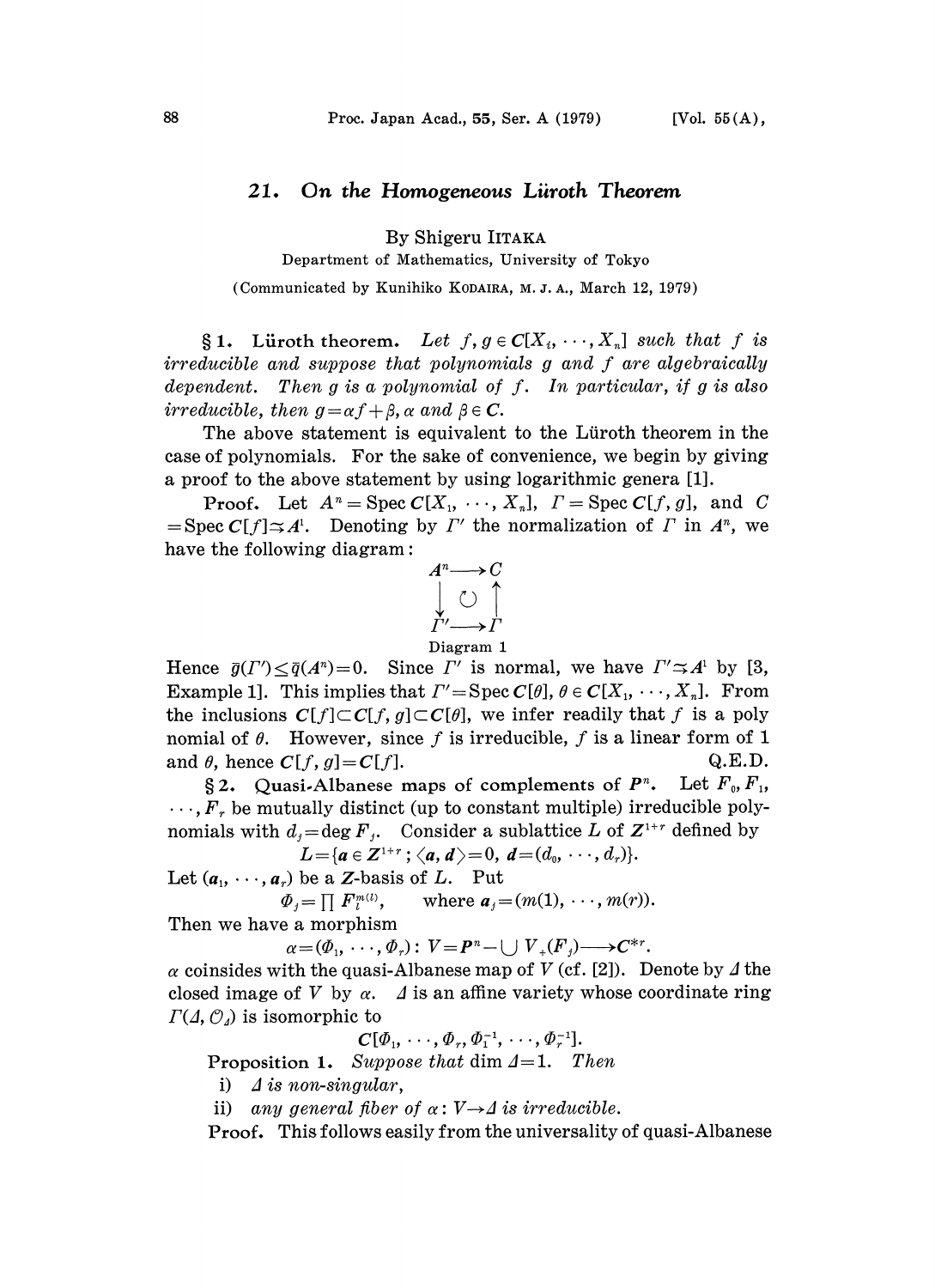maps (see [2]).

Note that ii) is equivalent to the following

ii)' The field extension  $C(P^n)/C(\Delta)$  is an algebraically closed extension. Here  $C(V)$  indicates the function field of V. More precisely, ii)' is replaced by the following

ii)"  $C[\Phi_1, \cdots, \Phi_r, \Phi_1^{-1}, \cdots, \Phi_r^{-1}]$  is integrally closed in  $\Gamma(V, \mathcal{O}_V)$  ${=[\Psi/F_0^{s_0} \cdots F_r^{s_r}]}$ ;  ${\Psi}$  homogeneous polynomials such that  $\deg \Psi = \sum s_j d_j$ ,  $s_i \geq 0$ .

§3. The homogeneous Lüroth theorem. We assume that  $d_0$  $\leq d_1 \leq \cdots \leq d_r$ . Put  $V_1 = P^n - V_+(F_0) \cup V_+(F_1)$  and  $V_1 = P^n - V_+(F_0)$  $\bigcup V_{+}(F_{j})$  ( $j \geq 2$ ). Denote by  $\Lambda_{1}$  and  $\Lambda_{j}$  the closed images of the quasi-Albanese maps of  $V_1$  and  $V_2$ , respectively. By the property of quasi-Albanese maps., we have the following commutative diagram'



Diagram 2<br>Then since a general fiber of  $\alpha_1: V_1 \rightarrow A_1$  is irreducible by Proposition 1, Then since a general fiber of  $\alpha_1: V_1 \rightarrow A_1$  is irreducible by Proposition 1,<br>we know that  $\lambda_1: A \rightarrow A_1$  is birational. Similarly,  $\lambda_j: A \rightarrow A_j$  is also birational. Hence  $C(\Lambda_i) = C(\Lambda_j)$ . Let  $\bar{d} = GCD(d_0, d_1)$ , and put  $\delta_0 = d_1/\bar{d}$ and  $\delta_1=d_0/\bar{d}$ . Then  $d_0\delta_0=d_1\delta_1=LCM(d_0, d_1)$ . In place of  $d_0$  and  $d_1$ , we consider  $d_0$  and  $d_1$  and then we get  $\delta'_0$  and  $\delta'_1$ . Hence  $d_0\delta'_0=d_1\delta'_1$  $= LCM(d_0, d_1)$ . Thus

$$
\quad \text{and} \quad
$$

$$
C(\Lambda_j)=C(F_{j}^{s_j}/F_0^{s_0}).
$$

 $C(\Lambda) = C(F_1^{\delta_1}/F_0^{\delta_0})$ 

From  $C(\Lambda_i)=C(\Lambda_i)$ , we derive

$$
\frac{F_1^{\delta_1}}{F_0^{\delta_0}}\!=\!\frac{\alpha F_{{\widetilde{j}}}^{{\widetilde{s}}{\widetilde{j}}}+\beta F_0^{{\delta}{\widetilde{0}}}}{\gamma F_{{\widetilde{j}}}^{{\widetilde{s}}{\widetilde{j}}}+\varepsilon F_0^{{\delta}{\widetilde{0}}}}
$$

where

$$
\begin{pmatrix} \alpha & \beta \\ \gamma & \varepsilon \end{pmatrix} \in GL(2,\,\mathbf{C}).
$$

We use the following easy lemma.

**Lemma 1.** Let  $f, g, h \in C[X_0, X_1, \dots, X_n]$  be homogeneous distinct  $(up\ to\ constant\ multiple) \ irreducible\ polynomials\ such\ that$  $\frac{f^a}{f^a} = \frac{\alpha h^c + \beta g}{h^b}$ 

where 
$$
a, b, c, e \ge 1
$$
 and  $\alpha \in -\beta \gamma \ne 0$ . Then  $\gamma = 0$  and  $b = e$ .  
\nProof. From  $f^a(\gamma h^c + \varepsilon g^e) = g^b(\alpha h^c + \beta g^e)$ , it follows that  
\n $\gamma h^c + \varepsilon g^e = g^b A$ ,  $A \in C[X_0, \dots, X_n]$ .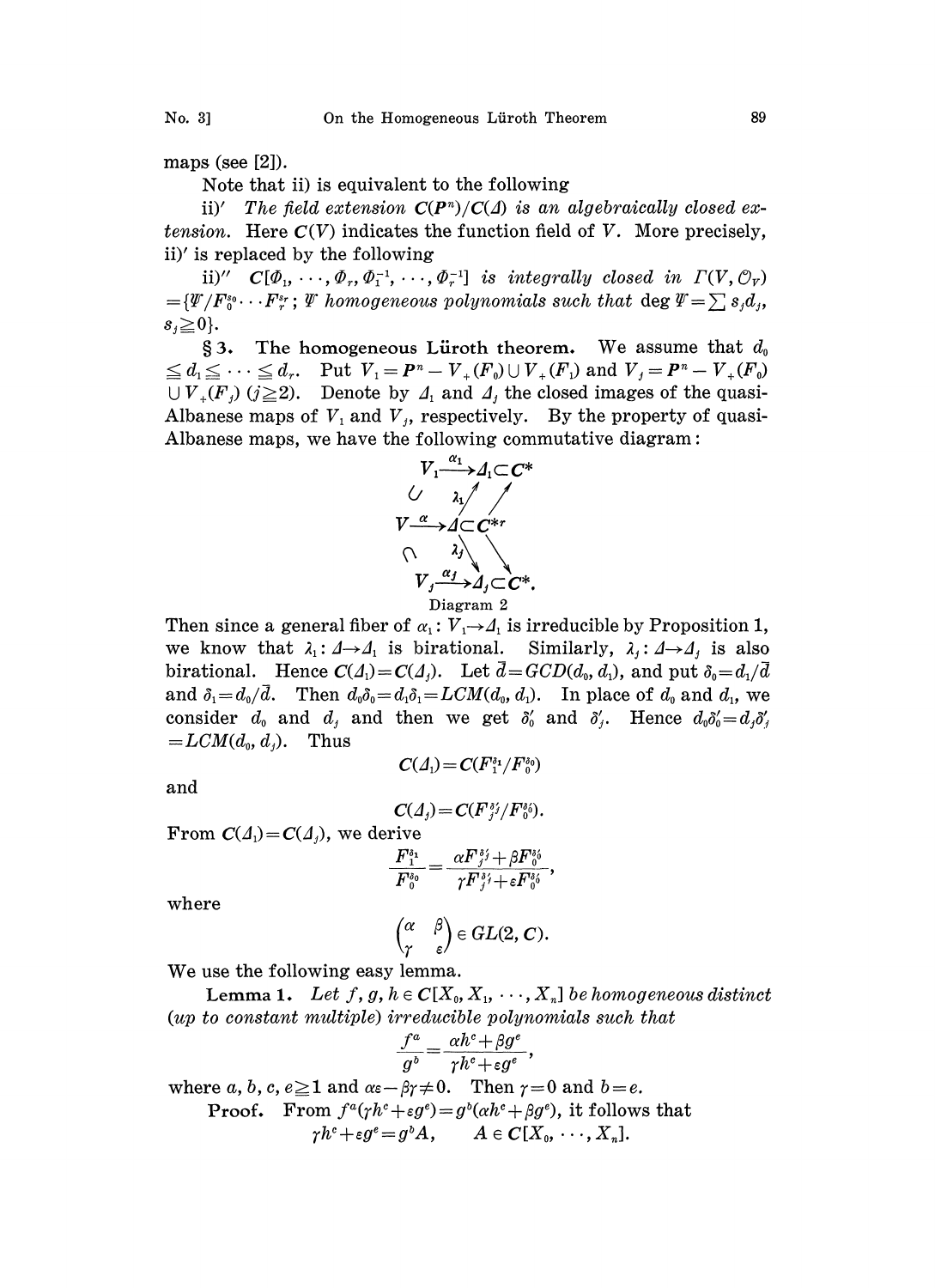90 S. ITTAKA [Vol. 55 (A),

Hence  $\gamma=0$  and  $b=e$ . Q.E.D.

Thus we have  $f^a = \alpha h^c + \beta g^b / \varepsilon$ .

**Lemma 2.** Let  $f_1, f_2, f_3$  be mutually distinct (up to constant multiple) irreducible polynomials such that  $f_1^a + f_2^b + f_3^c = 0$  for some  $a \geq b \geq c$  $\geq 1$ . Then c=1.

This is derived from the classical

Theorem  $(G.$  Halphen [1]). Let  $\Lambda$  be a linear pencil of hypersurfaces on  $P<sup>n</sup>$ . Assume that a general member of  $\Lambda$  is irreducible. Then there are at most two divisors of the form  $e_i \Gamma_i$ , where  $e_i \geq 2$  and the  $\Gamma_i$ are prime divisors, belonging to A.

The author learned the above theorem from Prof. Jouanolou while he stayed in Japan in 1977.

Accordingly,  $\delta_0 = \delta'_0$  and  $\delta'_2 = \cdots = \delta'_r = 1$ . Therefore,  $F_{i}=\alpha_{j}F_{0}^{\delta_{0}}+\beta_{i}F_{i}^{\delta_{j}}$ 

for some constants  $\alpha_i$  and  $\beta_i$ .

Choosing a suitable  $Z$ -base of  $L$ , we get

 $\Phi_1 =$ 

$$
F_1^{\delta_1}/F_0^{\delta_0}, \qquad \Phi_j = \alpha_j + \beta_j \Phi_1.
$$

Hence, putting  $\gamma_i = \alpha_i/\beta_i$ , we have

 $\Gamma(\Lambda, \mathcal{O}_4) = C[\Phi_1, \Phi_1^{-1}, (\Phi_1 + \gamma_2)^{-1}, \cdots, (\Phi_1 + \gamma_r)^{-1}].$ 

Theorem (the homogeneous Lüroth theorem). Notations being as in the above, we let  $G$  be a homogeneous polynomial whose degree is a multiple  $(\geq 1)$  of  $GCD(d_0, d_1)$ . Choosing  $\lambda, \nu \geq 0$  such that  $GF^2_1/F^2_0$  has degree 0, we assume that  $GF^2_1/F^2_0$  is algebraic over  $\Gamma(\Lambda, \mathcal{O}_d)$ . Then

 $G = c \prod (F_1^{s_1} + \Phi_i F_0^{s_0})^{e_j}.$ 

**Proof.** Putting  $R = \Gamma(V, \mathcal{O}_V)$ ,  $B_1 = \Gamma(A, \mathcal{O}_A)[GF_1^2/F_0^2]$ , and  $B =$  $\Gamma(\Lambda, \mathcal{O}_4)$ , we note the following

**Lemma 3.** Let  $R$  and  $B$  are normal rings finitely generated over a field  $k$  and let  $B_1$  be a k-subring of R containing B as a subring. Suppose that dim  $B = \dim B_1 = 1$  and B is integrally closed in R and suppose that  $\overline{q}(\text{Spec } R) = \overline{g}(B)$ . Then  $B = B_1$ .

The proof is easy and omitted.  $Q.E.D.$ 

 $§ 4.$  A problem on the classification of surfaces. In this section, we assume  $n=2$ . Hence  $V=P^2-V_+(F_0) \cup \cdots \cup V_+(F_r)$ . We shall consider some analogy with Enriques' criterion on irrational ruled surfaces. We assume  $\bar{\kappa}(V) = -\infty$  and  $\bar{q}(S) = r \ge 1$ . Then the image  $\Delta$ of the quasi-Albanese map of V turns out to be a curve, since  $\bar{\kappa}(A) \geq 0$ . Thus, we arrive at the situation in  $\S\S 2$  and 3. Applying Kawamata's theorem [4], we conclude that  $C_{\lambda} = V_{+}(F_{1}^{s_{1}} + \lambda F_{0}^{s_{0}})$  is a rational curve with only one cusp p for almost all  $\lambda$  such that  $C^{\lambda} - \{p\} = A^{\lambda}$ .

**Problem.** Determine homogeneous irreducible polynomials  $F_0$ and  $F_1 \in C[X_0, X_1, X_2]$  such that  $F_1^{s_1} + \lambda F_0^{s_0}$  is also irreducible for almost